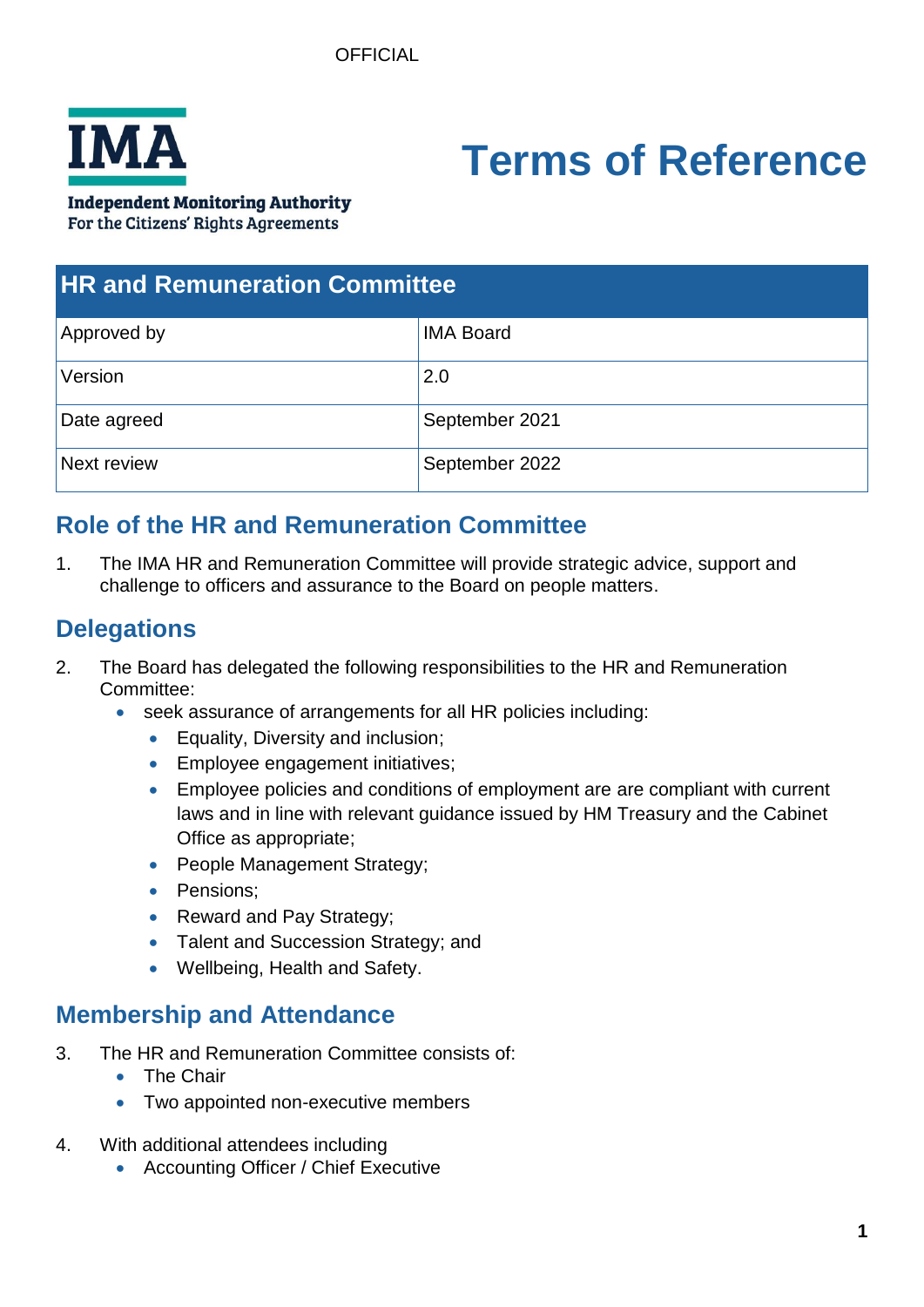#### OFFICIAL

- Director of Governance and Corporate Services
- 5. The HR and Remuneration Committee will be chaired by a non-executive member. The Chair may, if they so choose, nominate another committee member as a deputy to chair the meeting in their absence.
- 6. The meeting is not quorate unless at least two of the members appointed are present.
- 7. In the event that quorum is not reached, decisions will be made by Chair's action, by correspondence or will be deferred to the next HR and Remuneration Committee meeting.
- 8. Membership is based on terms of appointment for non-executive members and can be reviewed.
- 9. With the Chair's consent, other staff may be invited to participate where they have a particular interest or involvement in agenda items.

## **Process**

- 10. The HR and Remuneration Committee will meet quarterly, additional meetings may be convened when considered necessary and business may be conducted by correspondence. Such items will be noted in the agenda as having been determined and their resolution subsequently logged.
- 11. The following will be standing agenda items:
	- Previous minutes and actions
	- Declaration of Interest(s)
	- Business for noting (i.e. where business has taken place outside of the meeting, it should be noted for audit trail purposes)
	- HR Policy Log Review
	- Health and Safety Action Plan Update
	- Northern Ireland Equality Duty Action Plan Update
- 12. The Chair will agree the meeting agenda and where necessary will discuss an agenda item with the originator of a proposal prior to the meeting to clarify purpose and presentation.
- 13. The Secretariat team will maintain the minutes, rolling action sheet, and decisions log to provide a record of business conducted and decisions/escalations made, inside and outside of the regular meeting.

## **Decision-making**

14. The HR and Remuneration Committee will seek to achieve consensus on all decisions. Where this is not possible, the collective decision will be made on a majority of the quorum, with the Chair, or in their absence their deputy where one has been appointed, holding a casting vote.

#### **Decisions by Correspondence**

15. The Chair may, where they deem it necessary, request that the HR and Remuneration Committee take decisions by correspondence. In such cases the Chair shall consult the Committee Members and a decision shall be made as per the paragraph above.